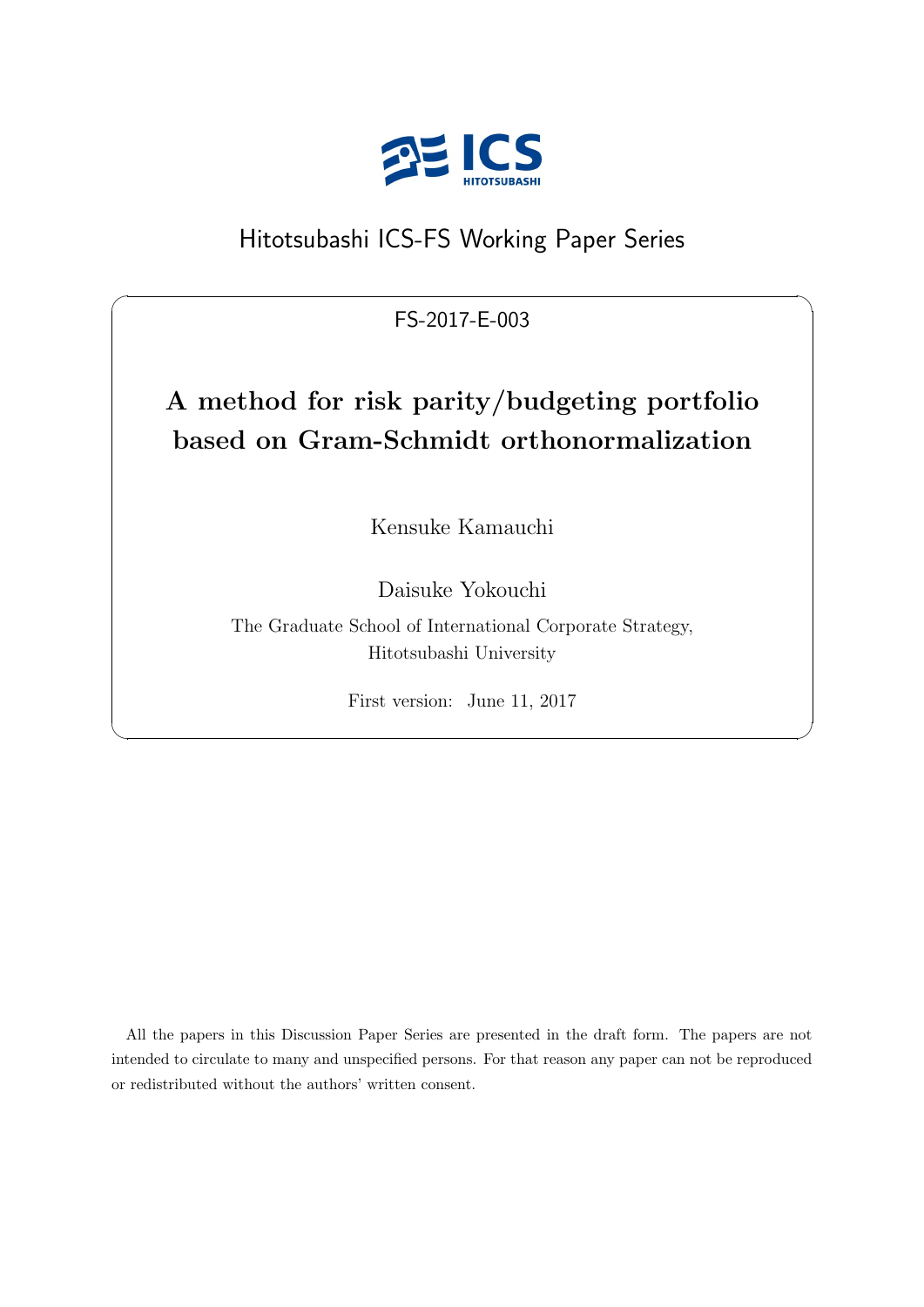# A method for risk parity/budgeting portfolio based on Gram-Schmidt orthonormalization

Kensuke Kamauchi Daisuke Yokouchi

#### **Abstract**

2017/6/11

We introduce a risk parity/budgeting portfolio using Gram-Schmidt orthonormalization to address problems with two existing risk-based approaches, namely, the asset-based risk parity/budgeting portfolio and the risk budgeting portfolio using principal component analysis. Next, we show and compare the simulation results from the investment strategies based on the new and existing approaches. We observe that the weights of the new portfolio are more interpretable than those of existing ones and that the performance and volatility of the new portfolio are almost the same as those of existing ones, highlighting the advantages of the new approach and overcoming the difficulties of the other approaches.

## **1 Introduction**

For asset allocation, institutional investors use the mean-variance approach developed by Harry Markowitz. This approach is easy to use and simple to explain, even though it is sensitive to the input parameters, particularly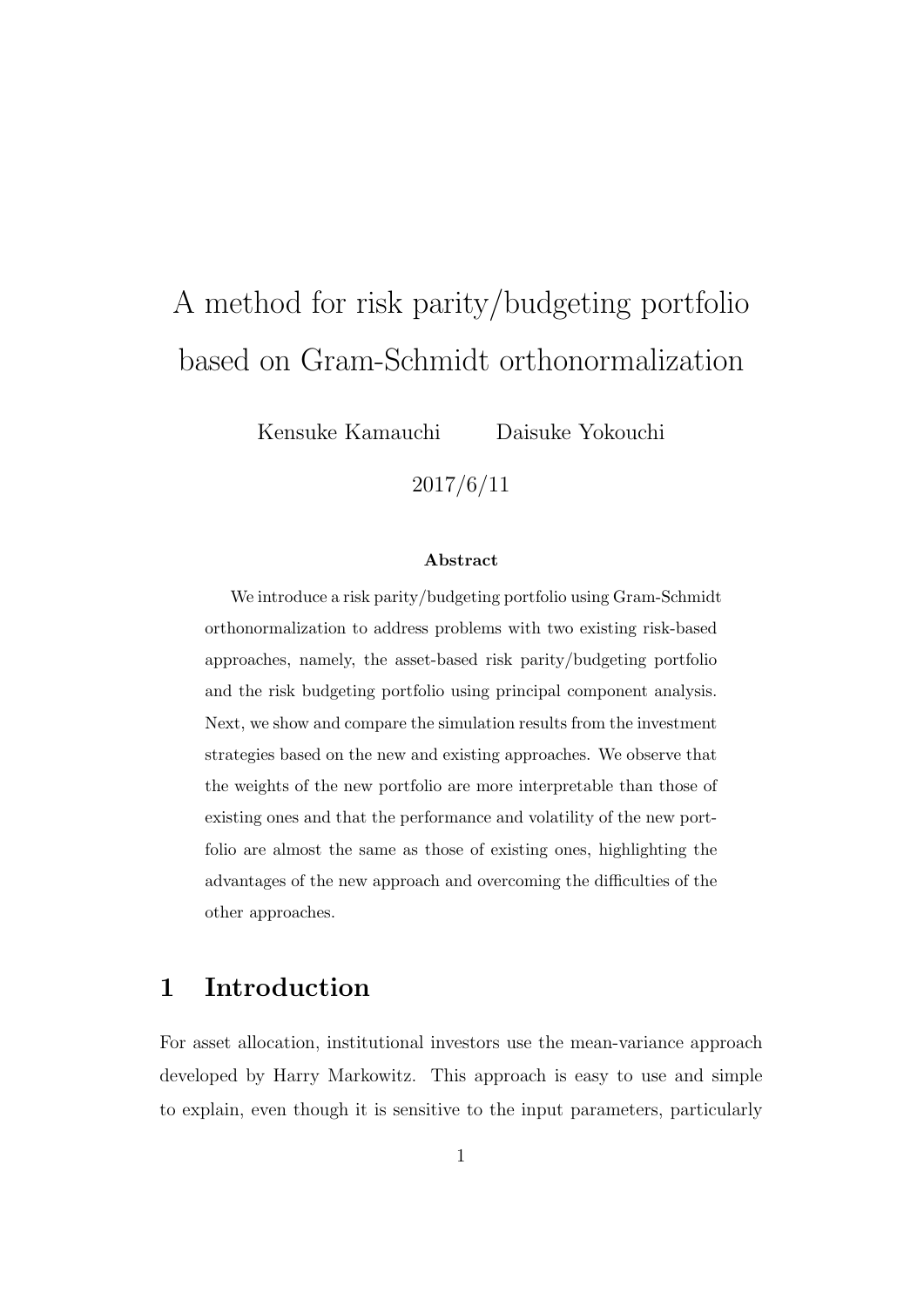expected returns. However, because of high exposure to equities from higher expected returns calculated by long-term historical figures, a number of institutional investors lost substantial amounts of money in the dot-com and 2008 financial crises. These experiences were received as serious warnings that this approach could lead to a lack of diversification and critical damage on their portfolios.

As a solution for this problem, the asset-based Risk Parity Portfolio (RPP) was introduced (Roncali (2013)[3]). This approach does not need any input parameters for expected returns because its underlying idea is to build a portfolio in which risk contribution is the same for all different assets under the investment universe. One criticisms against the RPP is that having identical risk budgets may not mean a diversification of risk sources . An investor may adjust risk budgets to build a portfolio, which is called a Risk Budgeting Portfolio (RBP), but the issue is not directly solvable by risk budgeting.

One way to overcome this challenge is by employing a principal component analysis to extract principal component portfolios by which diversification entropy, the Effective Number of Bets, is calculated (Meucci (2009)[1]). The ENB is maximized through optimization to obtain the most diversified portfolio in terms of entropy. The different principal component portfolios are uncorrelated and can be seen as risk sources. However, this approach may be criticized because the principal component portfolios are not easily interpreted, since they are purely statistical entities as linear combinations of assets weighted by eigenvectors. Also, this approach is inflexible, since only one portfolio is calculated by maximizing the ENB.

Fortunately, principal component portfolios are not the only zero-correlation transformation of original factors that can be used to manage a portfolio.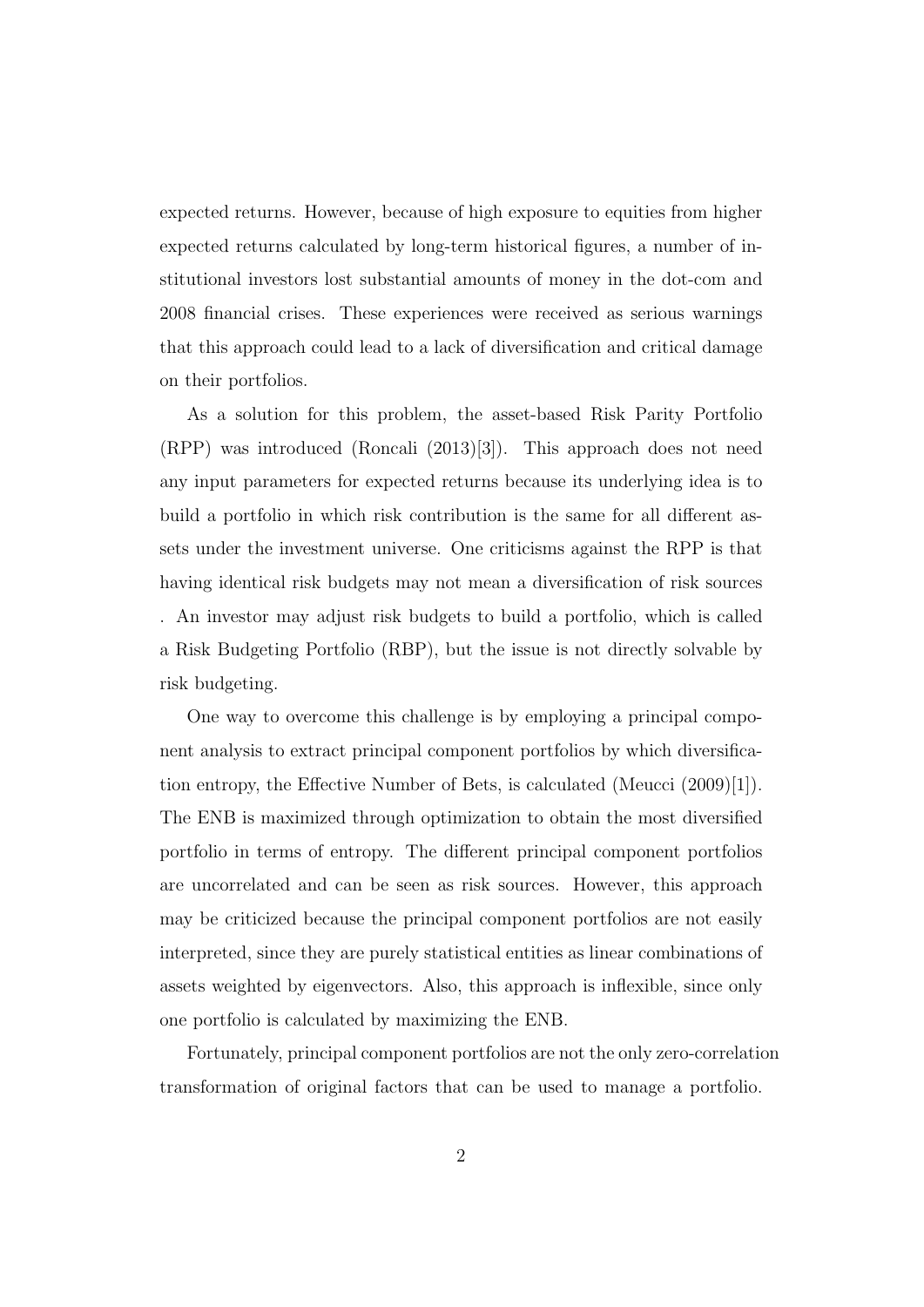Meucci et al. (2015) [2] proposes an interpretable definition for de-correlated transformations and its resulting uncorrelated factors. In this study, these researchers select the Minimum-Torsion transformation to minimize tracking errors with respect to the original factors. However, it is unclear whether the small size of the tracking error is sufficient to interpret transformed factors as original factors.

One could think of transforming the original factors in order and not all together. In this paper, we use the Gram-Schmidt orthonormalization to extract understandable risk sources. We also use the same form of objective functions in optimization as the RPP/RBP such that an investor could make flexible investment strategies. This new approach would help investors interpret risk sources to build flexible investment strategies for their various goals.

The remainder of the paper is organized as follows: in Section 2, we briefly revisit the existing frameworks of the RPP/RBP and the Principal Component Risk Budgeting Portfolio (PCRBP). In Section 3, we introduce the Gram-Schmidt Orthonormalization Portfolio (GSOP). In Section 4, we show and compare simulation results of the investment strategies based on these approaches. In Section 5, we present the study's conclusions.

## **2 Existing Approaches**

### **2.1 Risk Parity/Budgeting Portfolio**

In this section, we briefly review how to construct RPP/RBP, following Roncali (2013)<sup>[3]</sup>. The investment universe consists of *n* assets.  $RC_i$ ,  $w =$  $(w_1, \ldots, w_n)$  and  $\mathcal R$  denote the risk contributions of the  $i^{th}$  asset, weights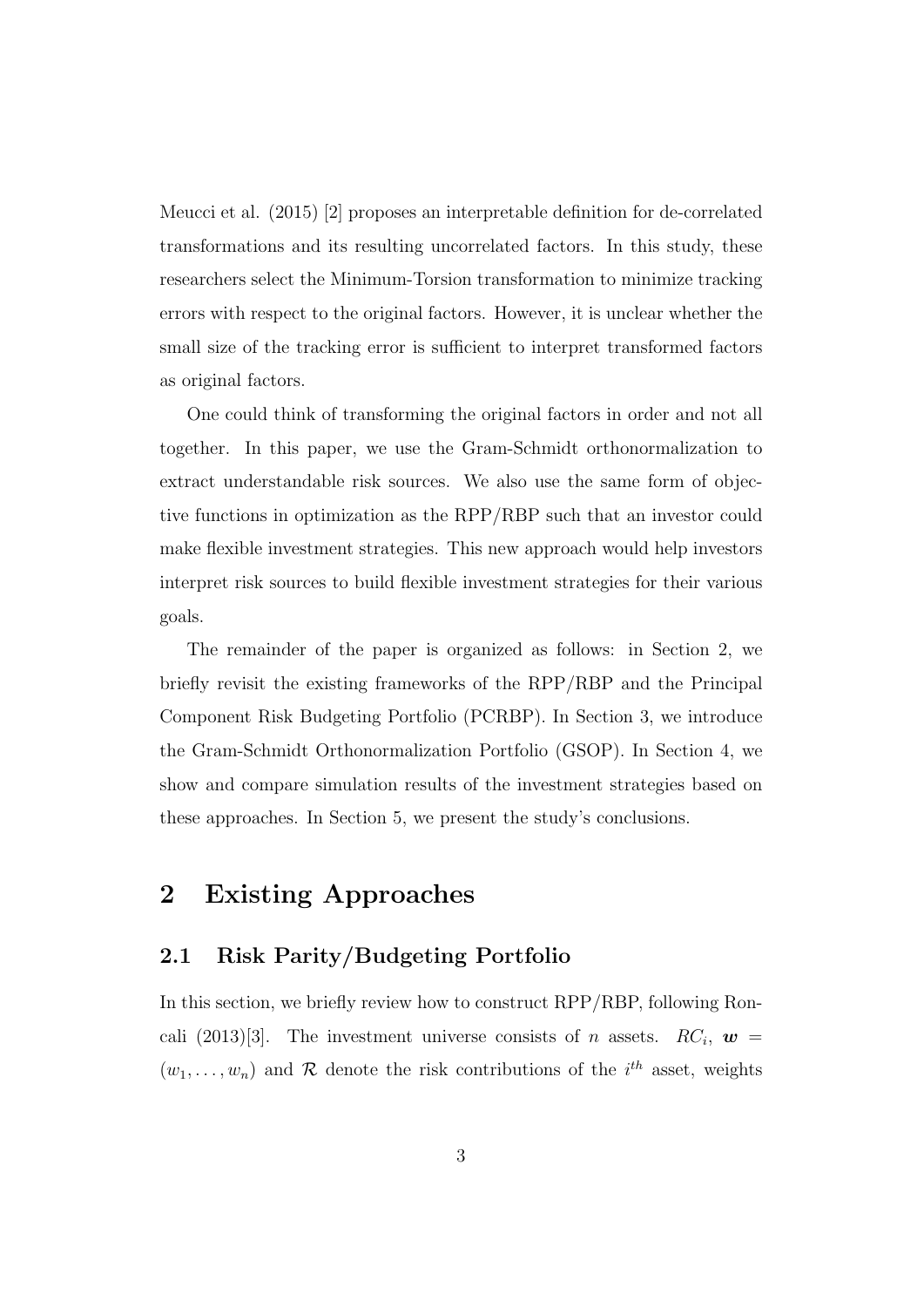and risk measure, respectively. *RC<sup>i</sup>* is defined as follows.

$$
RC_i = w_i \frac{\partial \mathcal{R}(\boldsymbol{w})}{\partial w_i}
$$

We note by  $\Sigma$  the estimated covariance matrix of *n* assets' returns. When *R* is the volatility of a portfolio,  $\sigma(w) = \sqrt{w^{\mathrm{T}}\Sigma w}$ , marginal volatility is

$$
\begin{array}{rcl} \frac{\partial \sigma(\boldsymbol{w})}{\partial \boldsymbol{w}} & = & \frac{1}{2} (\boldsymbol{w}^{\mathrm{T}} \boldsymbol{\Sigma} \boldsymbol{w})^{-1/2} (2 \boldsymbol{\Sigma} \boldsymbol{w}) \\ & = & \frac{\boldsymbol{\Sigma} \boldsymbol{w}}{\sqrt{\boldsymbol{w}^{\mathrm{T}} \boldsymbol{\Sigma} \boldsymbol{w}}} \end{array}
$$

Therefore, we deduce that

$$
RC_i = w_i \cdot \frac{w_i \sigma_i^2 + \sum_{j \neq i} w_j \rho_{i,j} \sigma_i \sigma_j}{\sqrt{\mathbf{w}^{\mathrm{T}} \Sigma \mathbf{w}}}
$$

Roncali (2013)[3] suggests an optimizaton problem below to calculate *w<sup>∗</sup>*

$$
\boldsymbol{w}^* = \argmin_{\boldsymbol{w}} f(\boldsymbol{w}; \boldsymbol{c})
$$

where *c* denotes risk budgets. Constraints are  $\mathbf{1}^T w = 1$  and  $0 \leq w \leq 1$ . Objective function is defined as follows.

$$
f(\boldsymbol{w}; \boldsymbol{c}) = \sum_{i=1}^n (w_i \cdot \partial_{w_i} \mathcal{R}(\boldsymbol{w}) - c_i \mathcal{R}(\boldsymbol{w}))^2
$$

### **2.2 Principal Component Risk Budgeting Portfolio**

In this section, we review Meucci (2009)[1] and change the form of objective function to that of the RPP/RBP to construct the PCRBP.

We note by  $\Sigma$  the estimated covariance matrix of *n* assets' returns. The principal component analysis derives the following formula.

$$
\boldsymbol{E'\Sigma E}=\boldsymbol{\Lambda}
$$

where  $\Lambda = diag(\lambda_1, \ldots, \lambda_n)$  and  $\boldsymbol{E} = (e_1, \ldots, e_n)$  represent the vector of eigenvalues of  $\Sigma$  and the eigenvectors corresponding to the eigenvalues.  $E$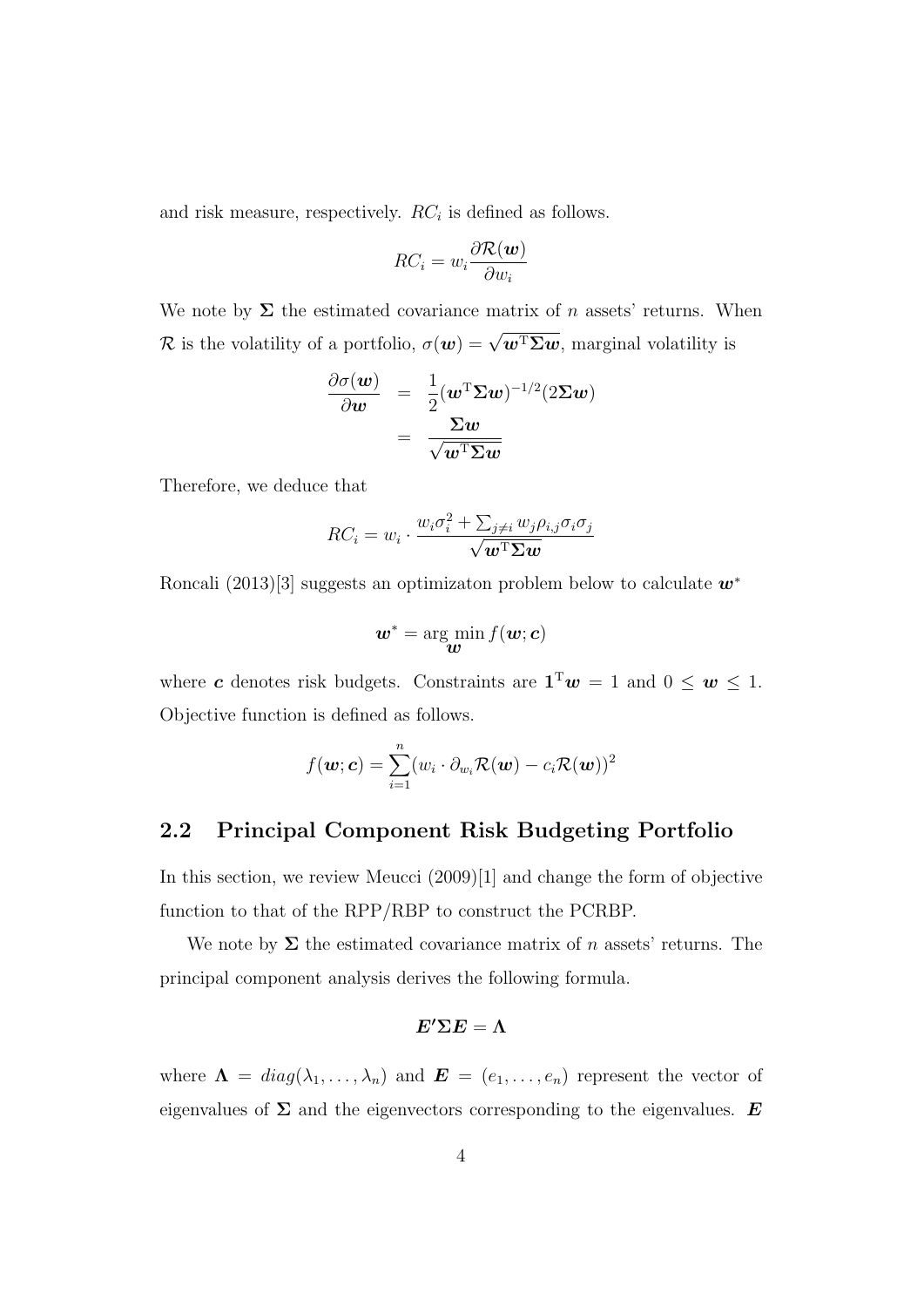defines *n* the principal component portfolios, which are uncorrelated, and then variance of the *i*<sup>th</sup> principal component portfolio is  $\lambda_i$  (*i* = 1, 2, . . . , *n*). Weights of the principal component portfolios are

$$
\tilde{w} = E^{-1} w
$$

where  $\mathbf{w} = (w_1, \ldots, w_n)$  denotes the vector of asset weights. When we note by  $R_p$  returns of a portfolio,

$$
Var(R_p) = \sum_{i=1}^{n} \tilde{w}_i^2 \lambda_i
$$

because the different principal component portfolios are uncorrelated. Thus, the proportion of the principal component portfolio's variance to the total variance of the portfolio is

$$
\frac{\tilde{w_i}^2 \lambda_i}{Var(R_p)}
$$

Meucci (2009)[1] introduces the following entropy of diversification, the ENB, and maximizes it to obtain a portfolio.

$$
p_i = \frac{\tilde{w_i}^2 \lambda_i}{Var(R_p)}
$$
  

$$
N_{Ent} = \exp(-\sum_{i=1}^n p_i \ln p_i)
$$

This portfolio construction method is inflexible because only one solution is calculated, but it is the most diversified portfolio in terms of the ENB. In this paper, we adopt the same form of objective functions in optimization as the RPP/RBP to handle investors' various goals.

$$
f(\boldsymbol{w}; \boldsymbol{c}) = \sum_{i=1}^{n} (\tilde{w}_i^2 \lambda_i - c_i \cdot Var(R_p))^2
$$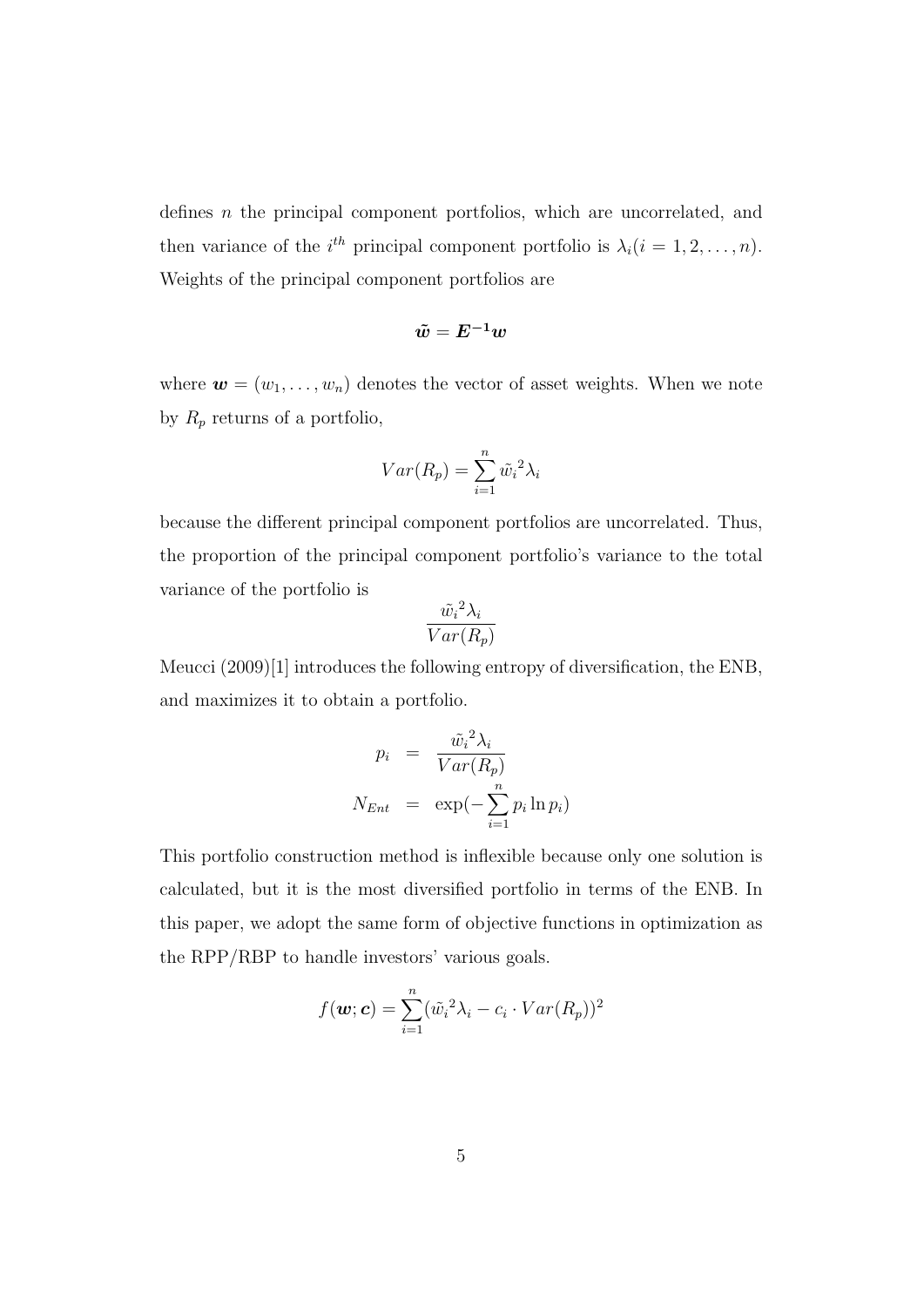# **3 Risk Parity/Budgeting Portfolio using Gram-Schmidt Orthonormalization**

It is difficult to understand the meaning of the principal component portfolios in PCRBP because they are purely statistical entities. To overcome this difficulty, we transform asset returns into uncorrelated ones through Gram-Schmidt orthonormalization and interpret them as their unique movements.

First, we centralize asset returns for covariances of transformed returns to zero. Let the centralized asset returns be  $a_i(i = 1, \ldots, n)$ . Next, we deduce *b<sup>i</sup>* and *u<sup>i</sup>* using Gram-Schmidt orthonormalization.

$$
b_1 = a_1 \t u_1 = \frac{b_1}{|b_1|} = \frac{a_1}{|a_1|}
$$
  
\n
$$
b_2 = a_2 - (a_2 \cdot u_1)u_1 \t u_2 = \frac{b_2}{|b_2|}
$$
  
\n
$$
b_3 = a_3 - (a_3 \cdot u_1)u_1 - (a_3 \cdot u_2)u_2 \t u_3 = \frac{b_3}{|b_3|}
$$
  
\n...  
\n
$$
b_n = a_n - (a_n \cdot u_1)u_1 - (a_n \cdot u_2)u_2 - \cdots - (a_n \cdot u_{n-1})u_{n-1} \t u_n = \frac{b_n}{|b_n|}
$$
  
\nThe order of orthonormalization depends on an investor's viewpoint on mar-  
\nkets. If he/she believes that the unique movement of Japanese equity market  
\nis captured by the elimination of global equity's effects,  $a_1$  and  $a_2$  would be  
\nglobal equity and Japanese equity, respectively.

With a more simple notation,  $a_i \cdot u_j = \beta_{i,j} (j = 1, \ldots, n-1)$ , we deduce that

$$
b_1 = a_1
$$
  
\n
$$
b_2 = a_2 - \beta_{2,1} u_1
$$
  
\n
$$
b_3 = a_3 - \beta_{3,1} u_1 - \beta_{3,2} u_2
$$
  
\n...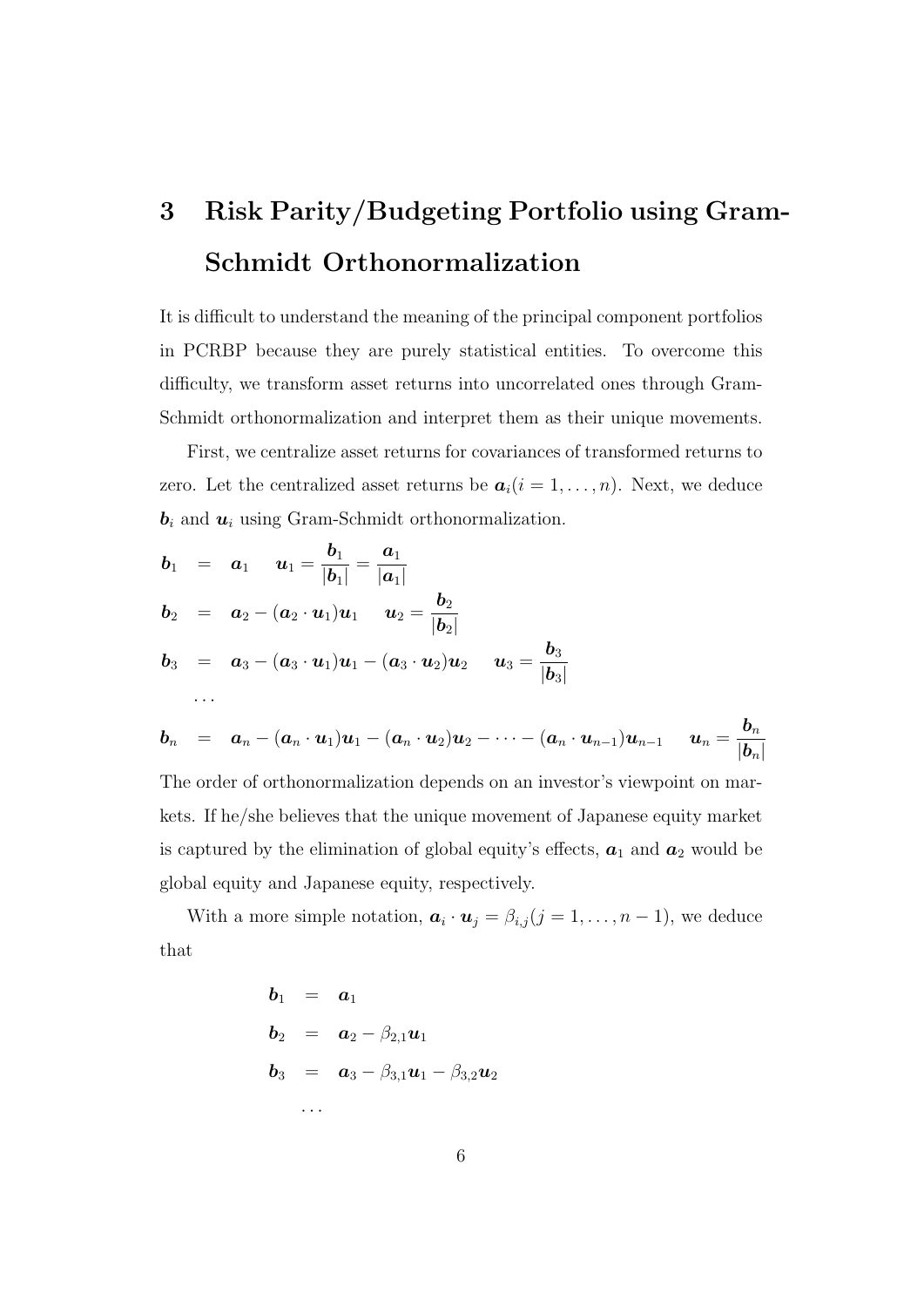$$
\boldsymbol{b}_n = \boldsymbol{a}_n - \beta_{n,1} \boldsymbol{u}_1 - \beta_{n,2} \boldsymbol{u}_2 - \cdots - \beta_{n,n-1} \boldsymbol{u}_{n-1}
$$

Then,  $R_p$  is

$$
R_p = w_1 \mathbf{a}_1 + w_2 \mathbf{a}_2 + \cdots + w_n \mathbf{a}_n
$$
  
\n
$$
= w_1 \mathbf{b}_1
$$
  
\n
$$
+ w_2(\beta_{2,1} \mathbf{u}_1 + \mathbf{b}_2)
$$
  
\n
$$
+ w_3(\beta_{3,1} \mathbf{u}_1 + \beta_{3,2} \mathbf{u}_2 + \mathbf{b}_3)
$$
  
\n...  
\n
$$
+ w_n(\beta_{n,1} \mathbf{u}_1 + \beta_{n,2} \mathbf{u}_2 + \cdots + \mathbf{b}_n)
$$

Because of equation  $\mathbf{b}_i = |\mathbf{b}_i| \mathbf{u}_i$ ,

$$
R_p = (w_1|\mathbf{b}_1| + w_2\beta_{2,1} + \cdots + w_n\beta_{n,1})\mathbf{u}_1
$$
  
+ 
$$
(w_2|\mathbf{b}_2| + w_3\beta_{3,2} + \cdots + w_n\beta_{n,2})\mathbf{u}_2
$$
  
+ 
$$
(w_3|\mathbf{b}_3| + w_4\beta_{4,3} + \cdots + w_n\beta_{n,3})\mathbf{u}_3
$$
  
...  
+ 
$$
w_n|\mathbf{b}_n|\mathbf{u}_n
$$

Applying  $Var(\boldsymbol{u}_i) = 1$  and  $Cov(\boldsymbol{u}_i, \boldsymbol{u}_j) = 0 (i \neq j)$ ,  $Var(R_p)$  is:

$$
Var(R_p) = (|\mathbf{b}_1|w_1 + \beta_{2,1}w_2 + \dots + \beta_{n,1}w_n)^2
$$
  
+ 
$$
(|\mathbf{b}_2|w_2 + \beta_{3,2}w_3 + \dots + \beta_{n,2}w_n)^2
$$
  
+ 
$$
(|\mathbf{b}_3|w_3 + \beta_{4,3}w_4 + \dots + \beta_{n,3}w_n)^2
$$
  
...  
+ 
$$
(|\mathbf{b}_n|w_n)^2
$$

Therefore, the proportion of an orthonormalized asset's variance to the total variance of the portfolio is

$$
\frac{(|\mathbf{b}_i|w_i + \beta_{i+1,i}w_{i+1} + \cdots + \beta_{n,i}w_n)^2}{Var(R_p)}
$$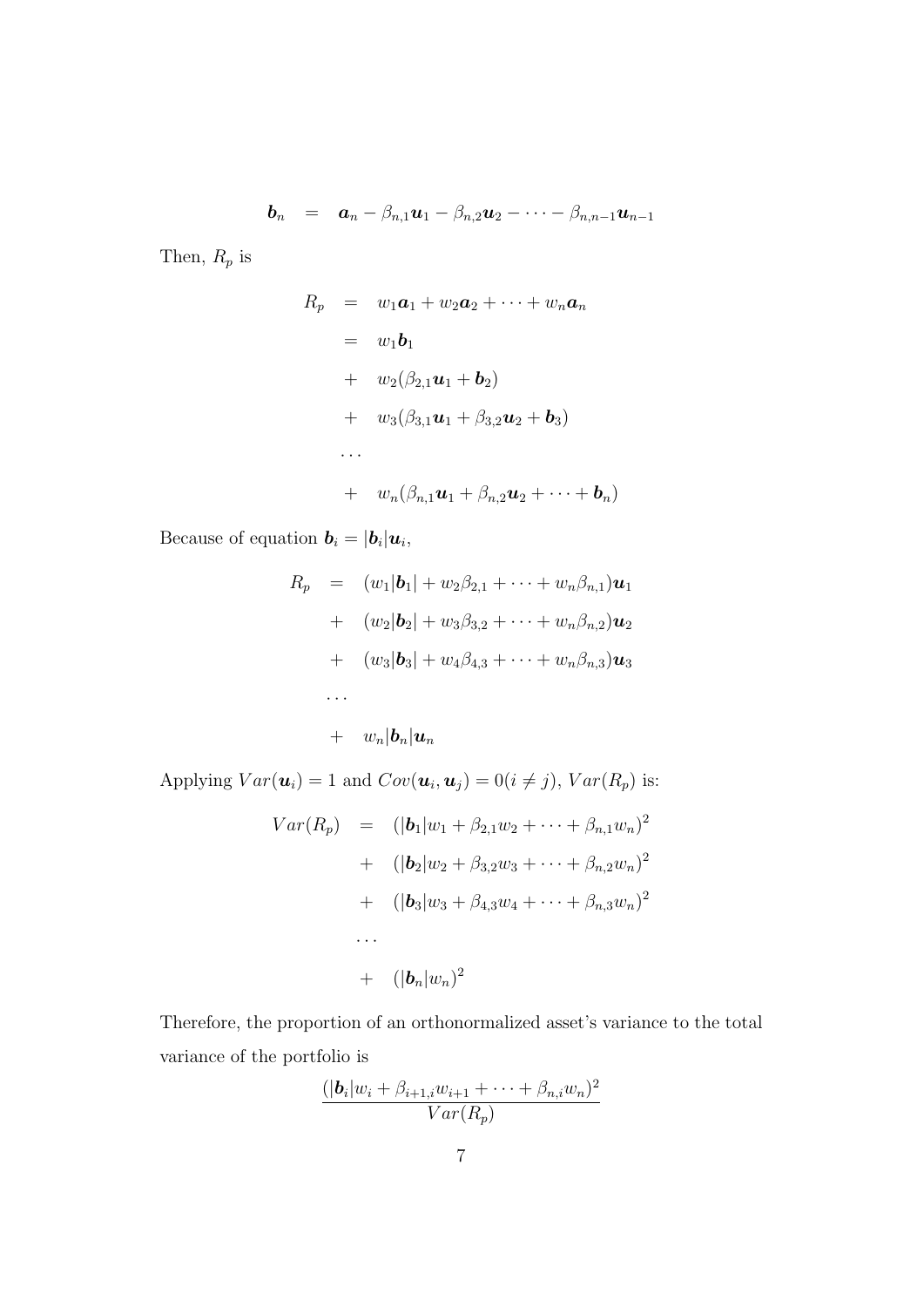We define an objective function as follows:

$$
f(\mathbf{w}; \mathbf{c}) = \sum_{i=1}^{n} ((|\mathbf{b}_i|w_i + \beta_{i+1,i}w_{i+1} + \cdots + \beta_{n,i}w_n)^2 - c_i \cdot Var(R_p))^2
$$

### **4 Empirical Analysis**

#### **4.1 Data**

In this paper, we use monthly returns from April 2000 to March 2016. Foreign equity (FE), foreign bond (FB), Japanese equity (JE) and Japanese bond (JB) represent MSCI-KOKUSAI (Gross, JPY), Citi WGBI (ex. Japan, JPY), TOPIX (dividend included) and NOMURA-BPI (aggregate), respectively. The data source is Bloomberg. Table 1 shows the descriptive statistical values of these 4 assets.

For further details of these assets' historical behaviors, Figure 1 shows cumulative returns, 36 month rolling volatilities and correlation coefficients for the assets. FE appreciated steadily until 2007 and slipped significantly in 2008 because of the financial crisis. FE moved within the range from 2009 to the middle of 2012 during the European debt crisis followed by a strong recovery caused by global economic expansion. FE's volatility behaved in the reverse direction, that is, its volatility fell when its performance was positive, and vice versa. FB moved in almost the same direction, affected by JPY/USD rate, although its volatility was considerably lower than FE. The correlation coefficient between FB and FE began rising in 2005 and then kept a level above 0.5 since 2008. JE's behavior and volatility was similar to those of FE, while JE lagged behind FE, beginning in 2009. The correlation coefficient between JE and FE/FB surged in 2007, appreciated further in 2008 and kept its level in subsequent years. JB increased in small steps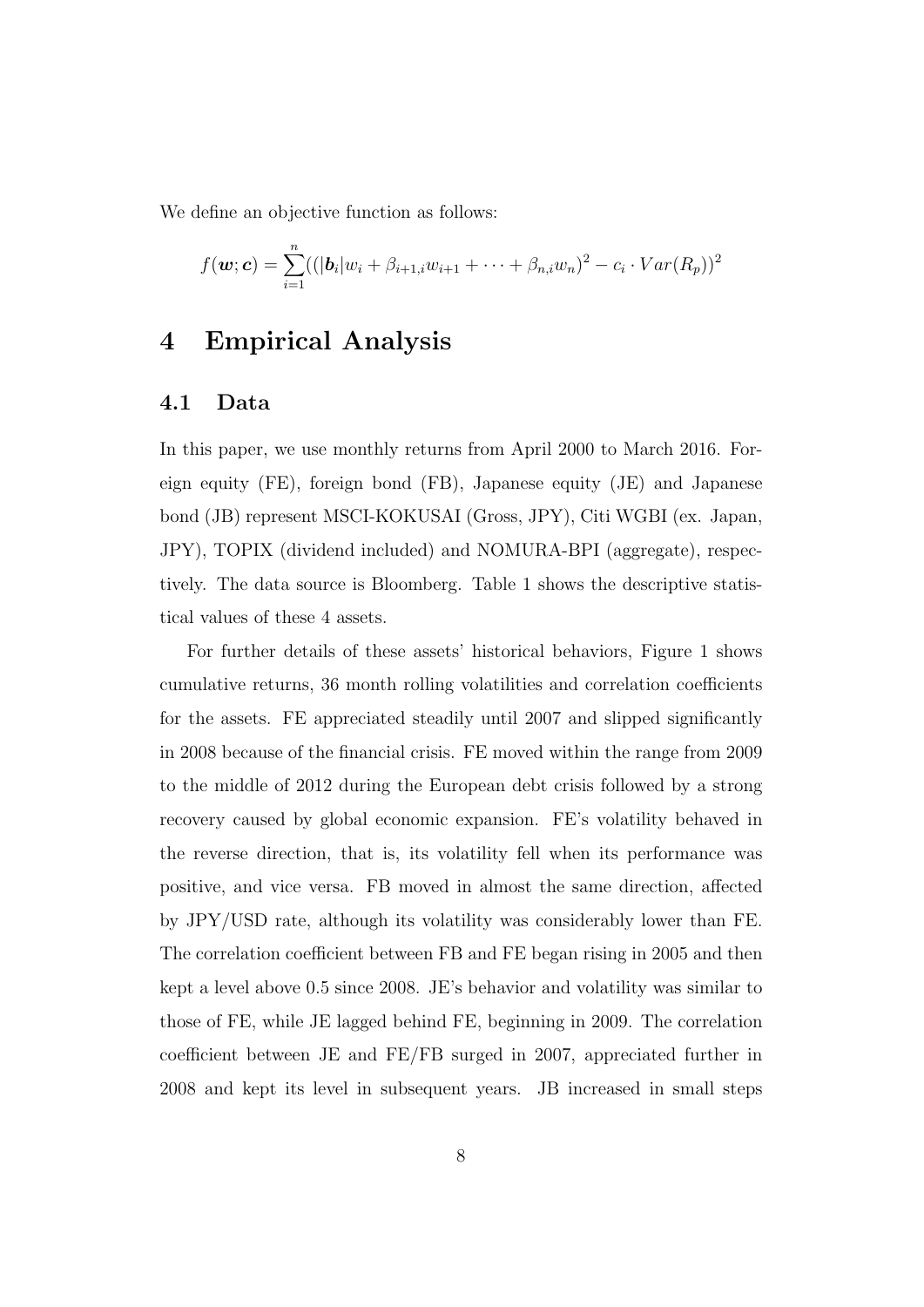with extremely low volatility. The correlation coefficient between JB and FE started around zero and went into the negative zone in 2007, then kept moving within a range from  $-0.5$  to  $-0.2$ . The correlation coefficient between JB and FB was positive until 2007 and then became negative in 2008. The correlation coefficient between JB and JE ranged from -0.5 to 0.0 over the entire period.

|                                        | FE       | <b>FB</b> | JE       | JB      |
|----------------------------------------|----------|-----------|----------|---------|
| Return ann. $(\%)$                     | 8.82     | 4.54      | 6.03     | 1.93    |
| Volatility ann. $(\%)$                 | 19.43    | 9.82      | 18.27    | 1.96    |
| Return to Vol. Ratio                   | 0.45     | 0.46      | 0.33     | 0.98    |
| <b>Skewness</b>                        | $-0.87$  | $-0.58$   | $-0.41$  | $-0.38$ |
| Kurtosis                               | 2.32     | 3.24      | 0.85     | 1.88    |
| Max                                    | 12.87    | 8.49      | 12.61    | 1.72    |
| Min                                    | $-25.33$ | $-13.35$  | $-20.26$ | $-2.12$ |
| P-value of Shapiro-Wilk Normality Test | 0.00011  | 0.00005   | 0.09176  | 0.00140 |

Table 1: Statistics of the 4 Assets

### **4.2 Methods for Portfolio Construction**

We simulate the Equally Weighted Portfolio (EWP), the RPP/RBP, the PCRBP and the GSOP to compare performance indexes; namely, return, volatility and the return to volatility ratio. We build aggressive and conservative portfolios for the RPP/RBP and the GSOP, applying risk budgets in addition to parity. These portfolios are rebalanced at the end of every month.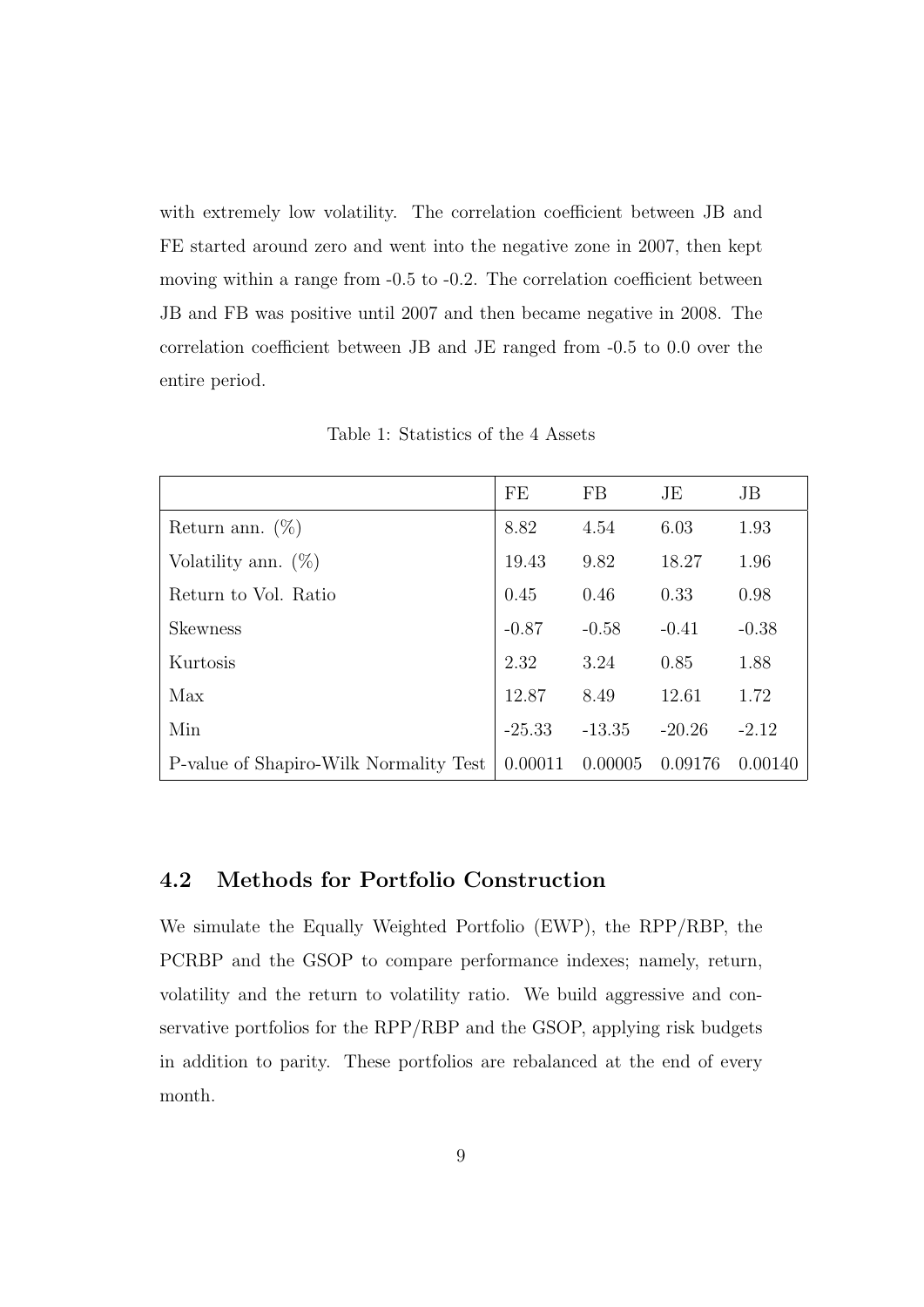Figure 1: Cumulative Returns, Volatilities and Correlation Coefficients of the 4 Assets



**Cumulative Returns**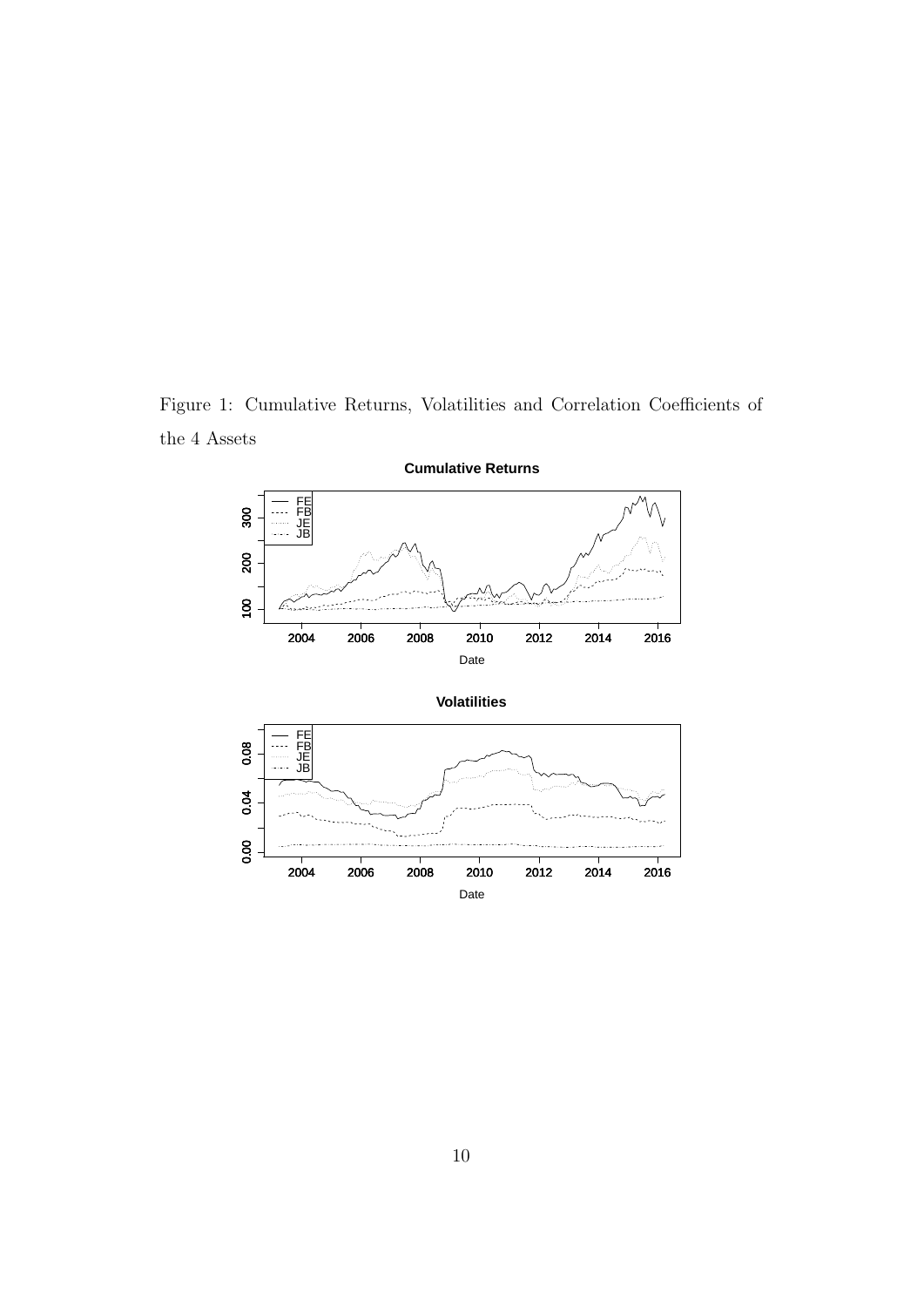

**FE vs. FB/JE/JB**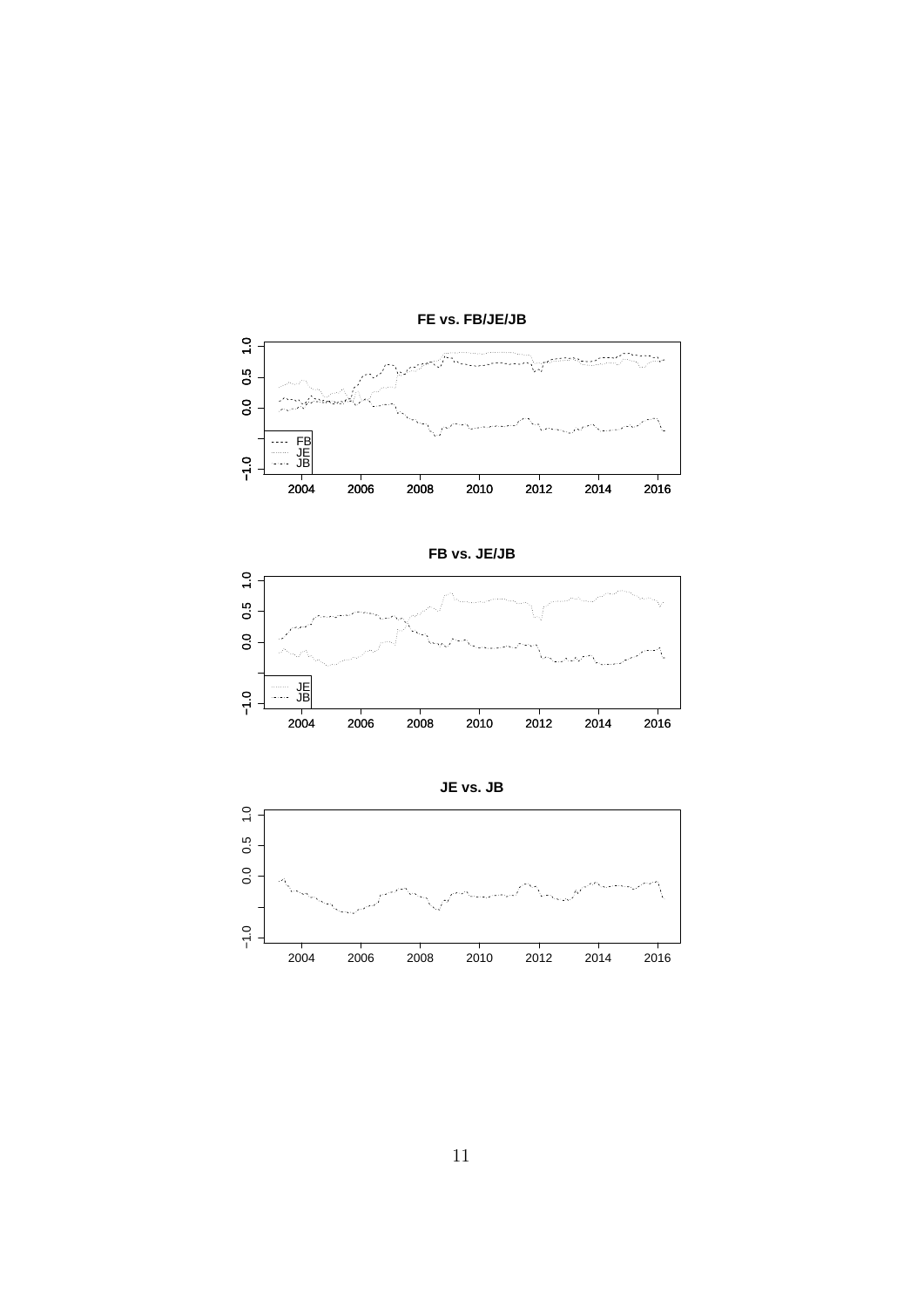For EWP, the weights of the assets are 25%.

For RPP, we estimate a covariance matrix from the 36 monthly returns at the time of rebalancing. The risk measure is volatility. The constraints are  $\mathbf{1}^T w = 1$  and  $0 \leq w \leq 1$ , and the risk budget is the same for all assets, namely,  $c_i = 1/4$ . For the RBP Aggressive, the risk budgets of FE, FB, JE and JB are 40%, 30%, 20% and 10%, respectively. For the RBP Conservative, the risk budgets of FE, FB, JE and JB are 10%, 20%, 30% and 40%, respectively. We use the function constrOptim of programming language R[4] for optimization.

For PCRBP, we estimate the covariance matrix from 36 monthly returns at the time of rebalancing. Constraints are the same as the RPP/RBP and the risk budget is the same for all assets, namely,  $c_i = 1/4$ . We do not simulate portfolios of any other risk budgets because, as mentioned in Section 1, it is difficult to understand the meaning of the principal component portfolios. We use the function prcomp[5] and function constrOptim[4] for the PCA and the optimization, respectively.

For the GSOP, we orthonormalize FE, FB, JE and JB in this order. This approach means that we assume that the unique movement of FE is its own, that the unique movement of FB is obtained by eliminating FE's effect, that the unique movement of JE is obtained by eliminating FE's and FB's effects and that the unique movement of JB is obtained by eliminating the other assets' effects. We estimate the covariance matrix from the 36 monthly returns at the time of rebalancing. The constraints are the same as the RPP/RBP. For the GSOP Parity, the risk budget is the same for all assets, namely,  $c_i = 1/4$ . For the GSOP Aggressive, the risk budgets of orthonormalized FE, FB, JE and JB are 40%, 30%, 20% and 10%, respectively. For the RBP Conservative, the risk budgets of orthonormalized FE, FB, JE and JB are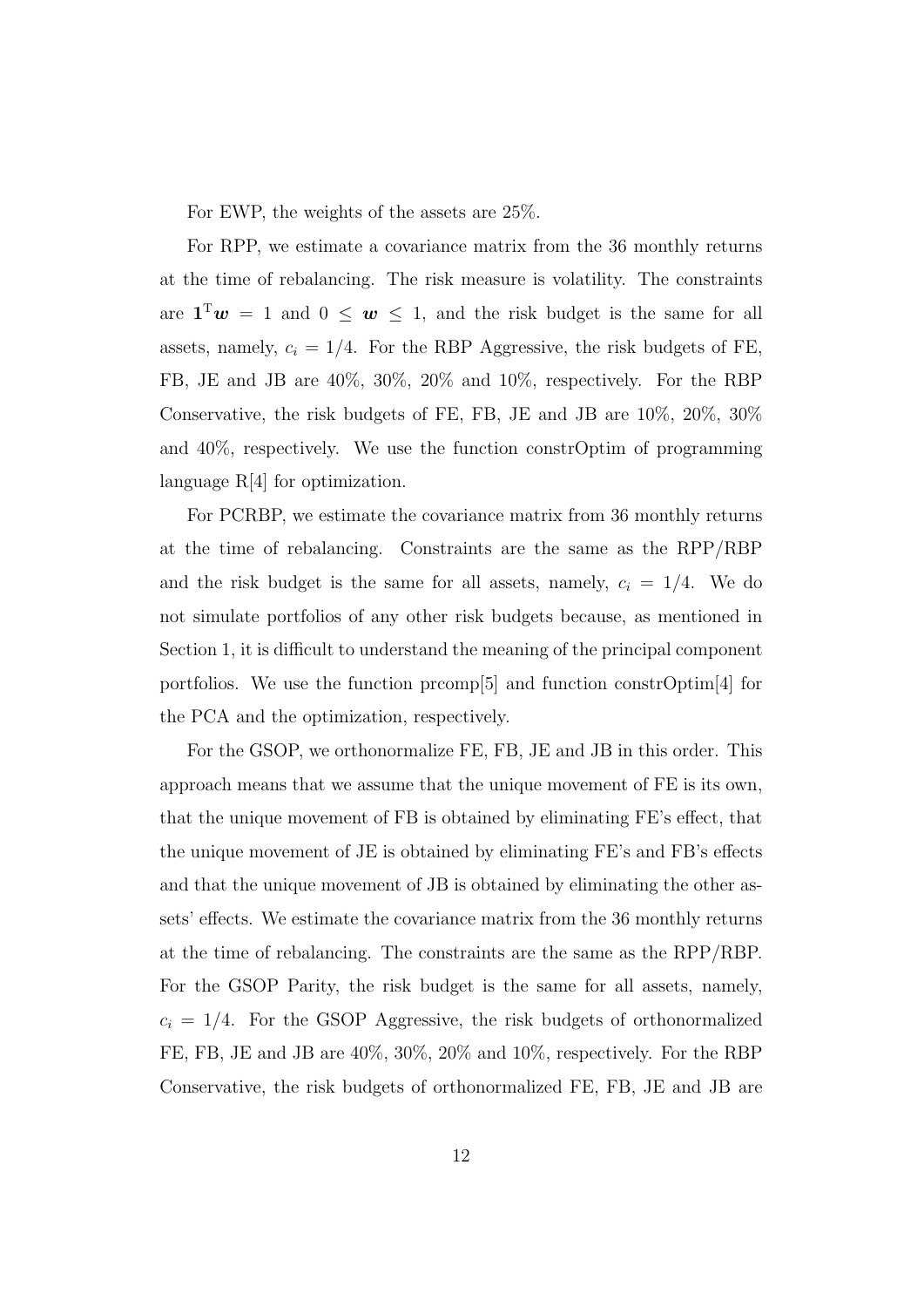$10\%, 20\%, 30\%$  and  $40\%,$  respectively. We use the function gramSchmidt [6] and the function constrOptim[4] of R for orthonormalization and optimization, respectively.

- *•* EWP
- *•* RPP
- *•* RBP Aggressive
- *•* RBP Conservative
- *•* PCRBP Parity
- *•* GSOP Parity
- *•* GSOP Aggressive
- *•* GSOP Conservative

### **4.3 Results**

Figure 2 shows the simulated weights of the different portfolios.  $w_1, w_2, w_3$ and *w*<sup>4</sup> represent the weights of FE, FB, JE and JB, respectively. Figure 3 is used to track the movements of  $w_1$ ,  $w_2$  and  $w_3$  of the GSOP Parity more clearly.

In Figure 3,  $w_1$  is inversely affected by FE's volatility, which is easy to understand because  $w_1$  is multiplied by  $|\boldsymbol{b}_1|$  in the objective function, and any other element is not required to be checked.  $w_2$  has only two coefficients in the objective function,  $|\mathbf{b}_2|$  and  $\beta_{2,1}$ , which explains why  $w_2$  has moved in the opposite way of FB's volatility, dropping in 2005 when the correlation coefficient between FB and FE surged.  $w_3$  was inversely affected by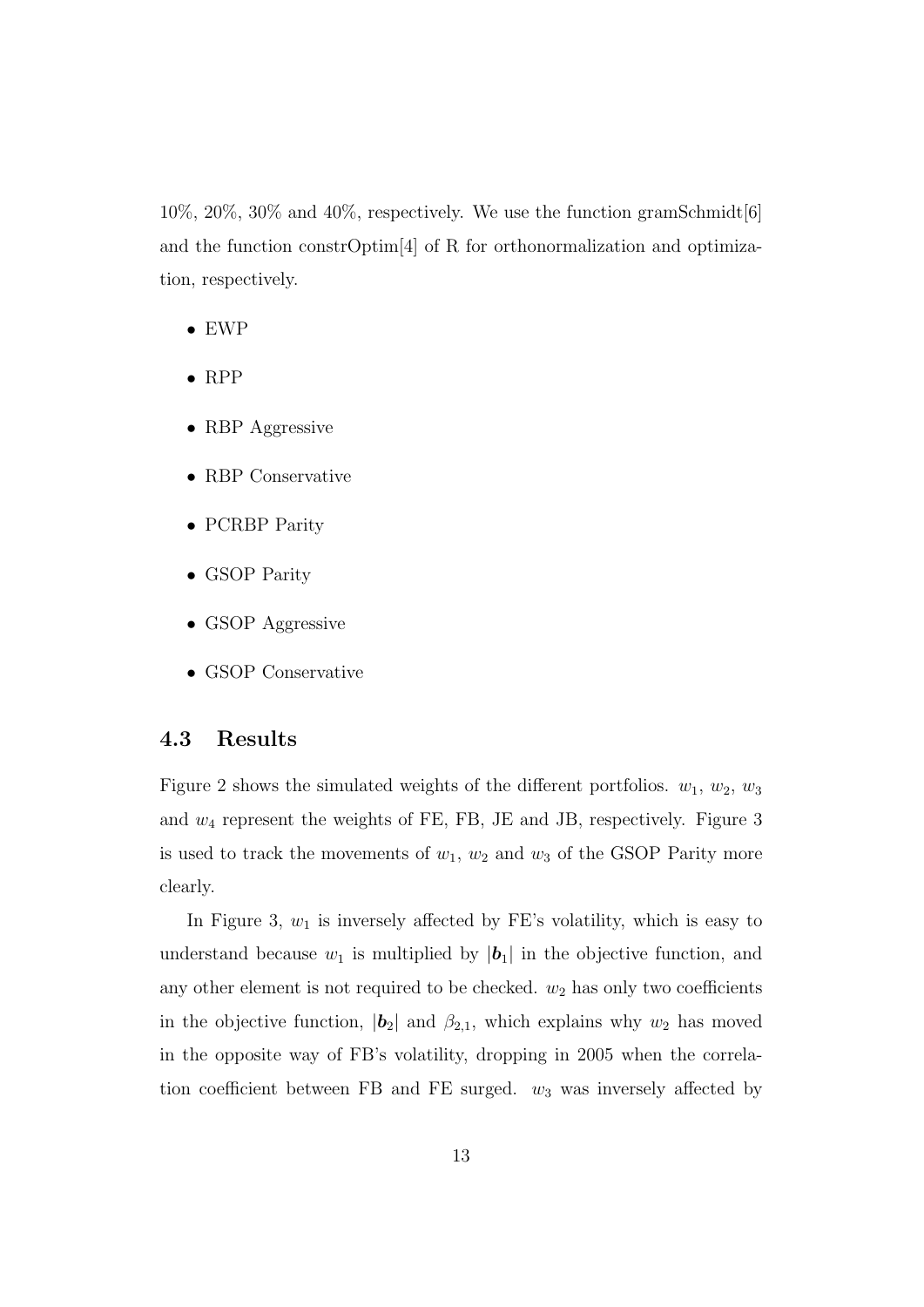JE's volatility and the correlation coefficient between JE and FE/FB because  $|\boldsymbol{b}_3|$ ,  $\beta_{3,1}$  and  $\beta_{3,2}$  are coefficients of  $w_3$  in the objective function. JB's volatility was extremely low and generally had negative correlations with the other assets, which made  $w_4$  the highest weight in the portfolio. However, in the RPP/RBP and the PCRBP, *w<sup>i</sup>* has four coefficients in each objective function, which makes it more difficult to understand what the calculated weights of the portfolios mean, in addition to the criticisms mentioned in Section 1.

Table 2 and Figure 4 show the performance indexes and cumulative return indexes.

The return and volatility of the GSOP Parity are very close to those of the RPP and the PCRBP Parity. Compared with the GSOP Parity, the GSOP Aggressive has a higher return and volatility, while the GSOP Conservative has a lower return and volatility. In a similar way, compared with the RPP, the RBP Aggressive has a higher return and volatility, while the RBP Conservative has a lower return and volatility. The return and volatility of the GSOP Aggressive are not very different from those of the RBP Aggressive. The return and volatility of the GSOP Conservative are almost identical to those of the RBP Conservative.

These results suggest that the performance indexes of the GSOP would be close to those of portfolios based on the existing approaches. Additionally, an investor could realize the assumed changes of performance indexes by adjusting their risk budgets.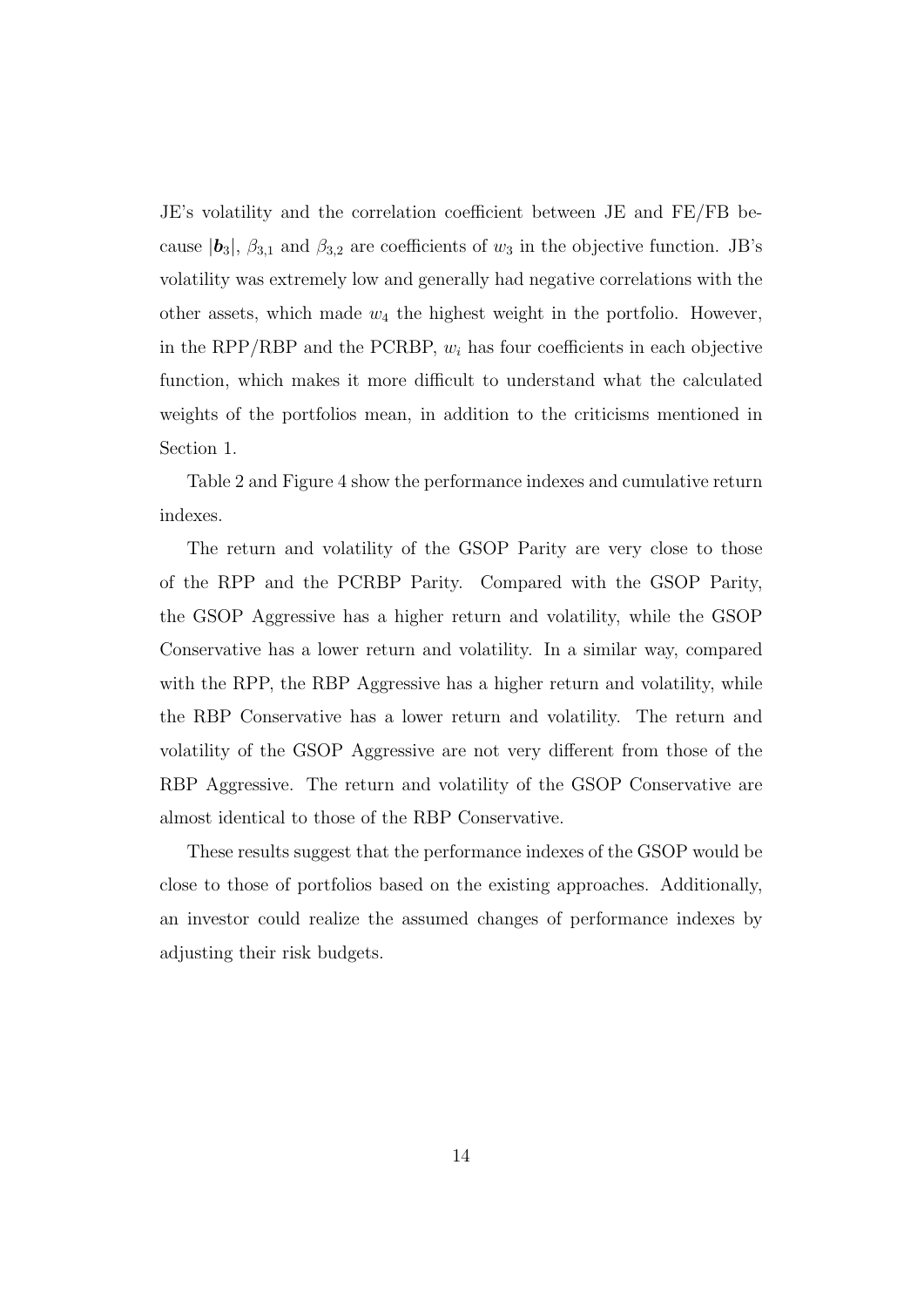





**RBP Aggressive**



**RBP Conservative**

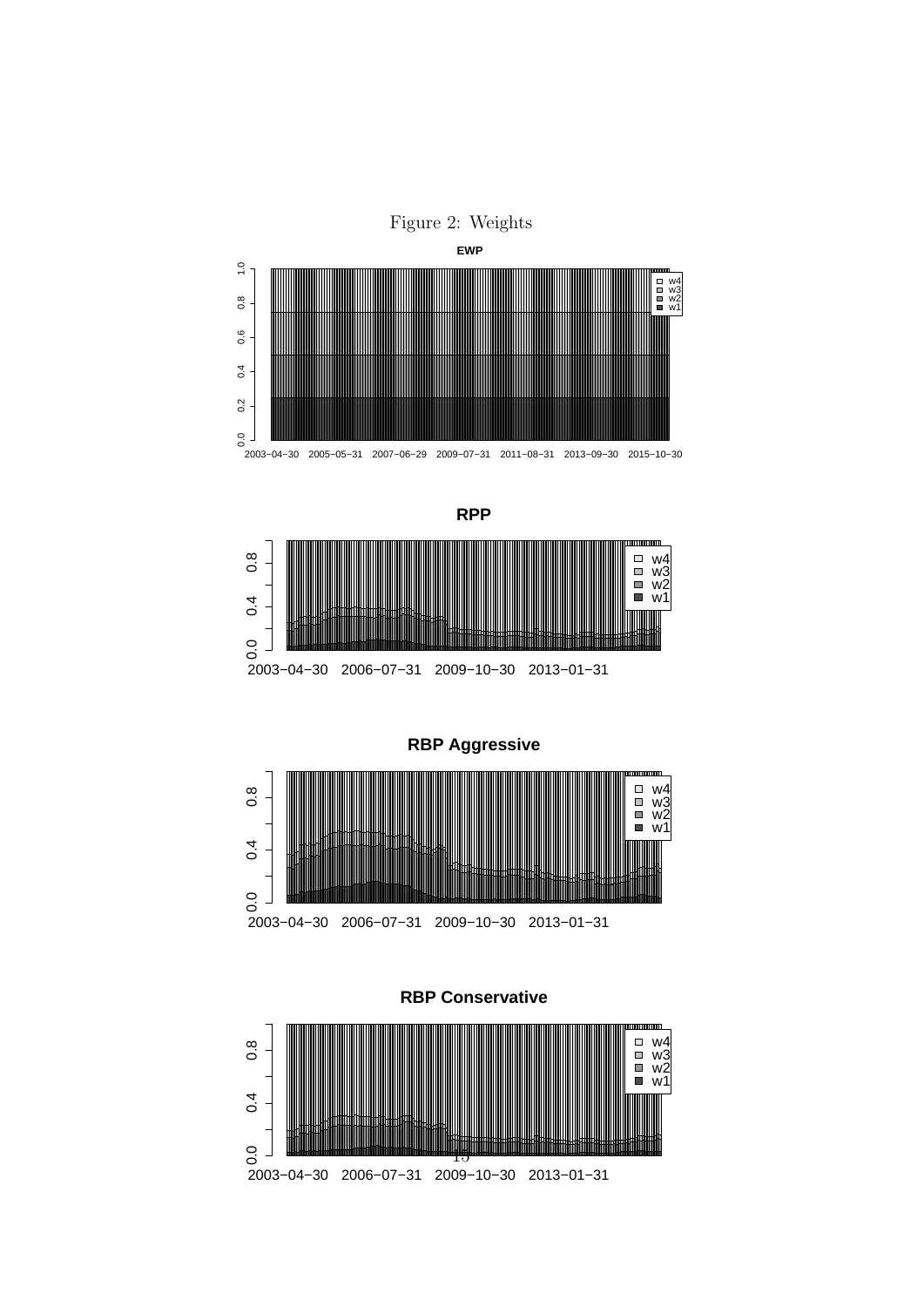

**GSOP Parity**



**GSOP Aggressive**



**GSOP Conservative**

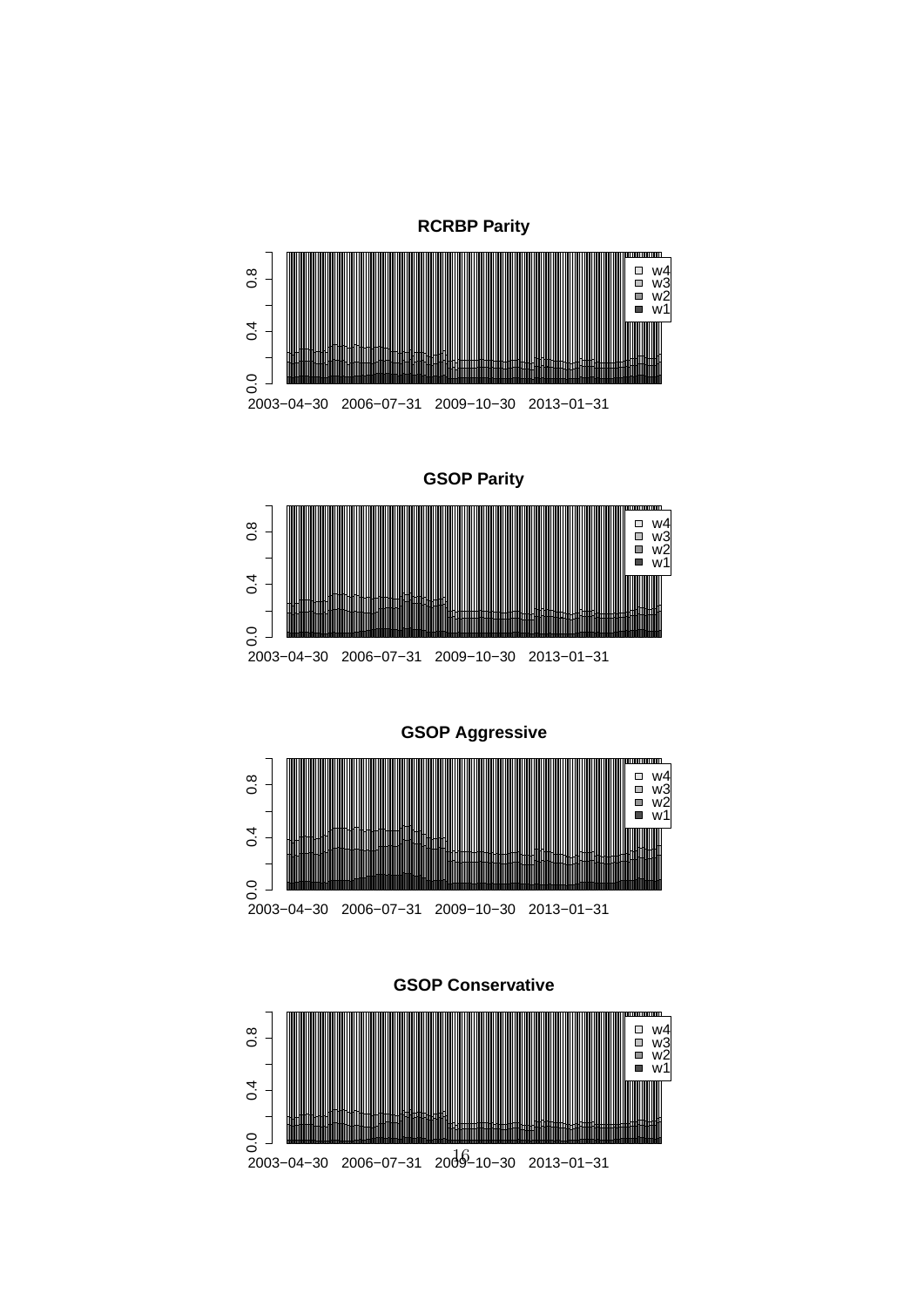Figure 3:  $w_1$ ,  $w_2$  and  $w_3$  of GSOP Parity



## **5 Conclusions**

An investor could more easily interpret the calculated weights of the GSOP than the RPP/RBP and the PCRBP. The GSOP's return and volatility would be comparable to those of the RPP/RBP and the PCRBP, and any assumed changes of the performance could be realized by adjusting their risk budgets. These points highlight the GSOP's advantages in that it attempts to diversify risk sources, while the RPP/RBP does not, and that the risk sources are understandable when they are not in the PCRBP.

Further studies should be implemented on the order of orthonormalization because it was not scientifically decided in this paper, assuming that the global market excluding a local market affects the local market and that equity markets affect bond markets. This assumption would be inappropriate, for example, in an event that the bond market triggers turbulence in the equity market for a certain period. Also, the more numbers there are in an investment universe , the more difficult it becomes to determine objectively the order of orthonormalization.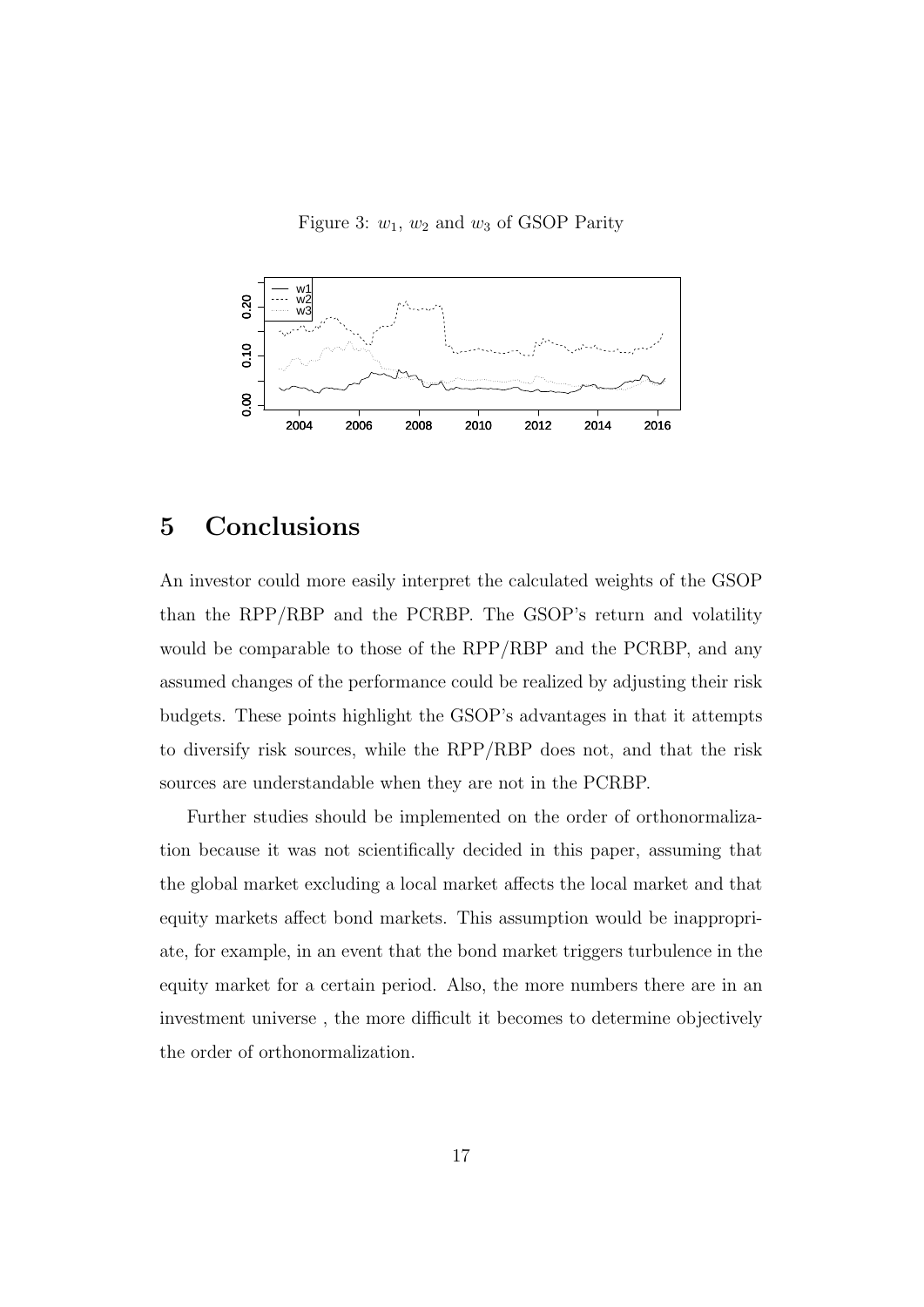



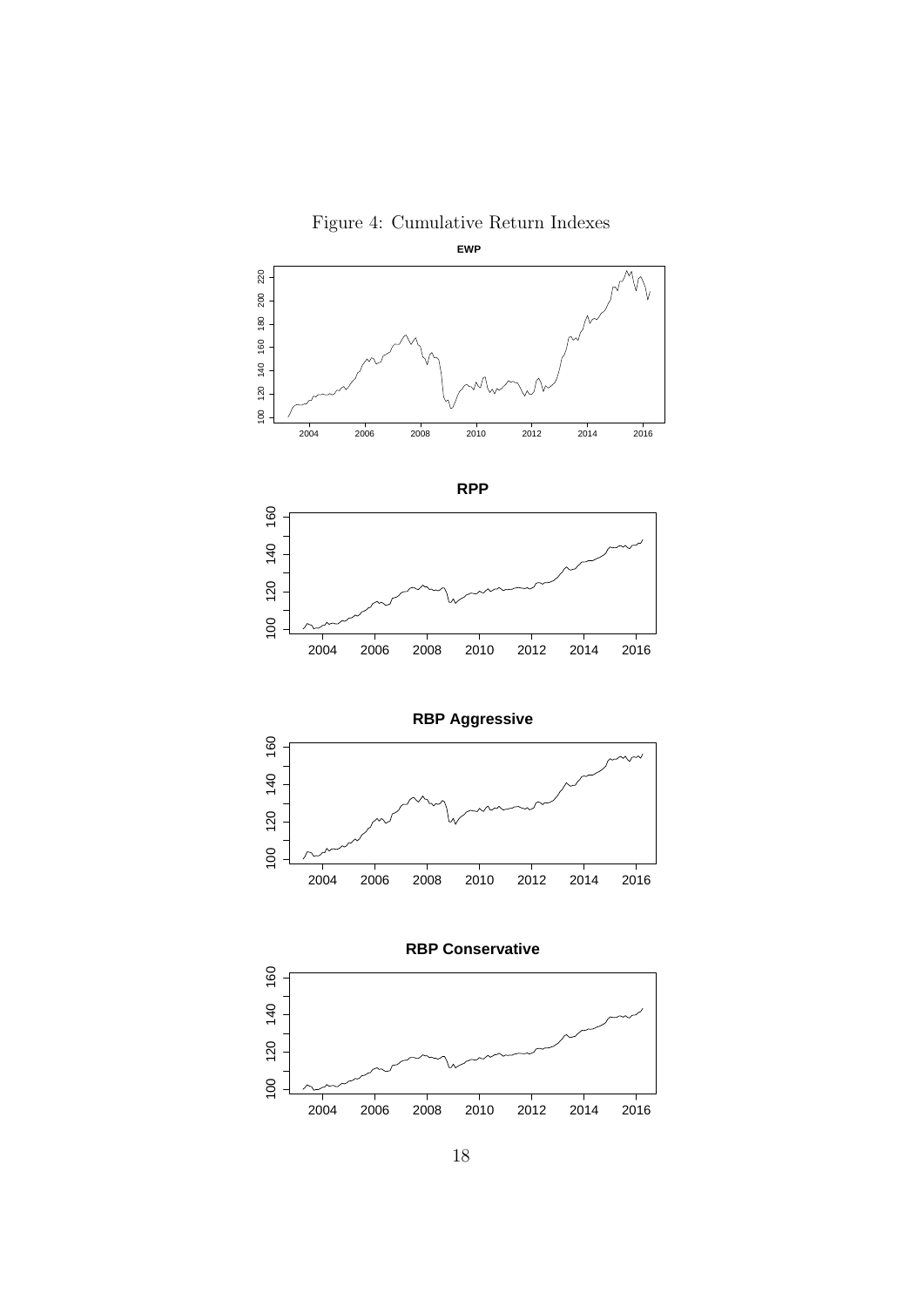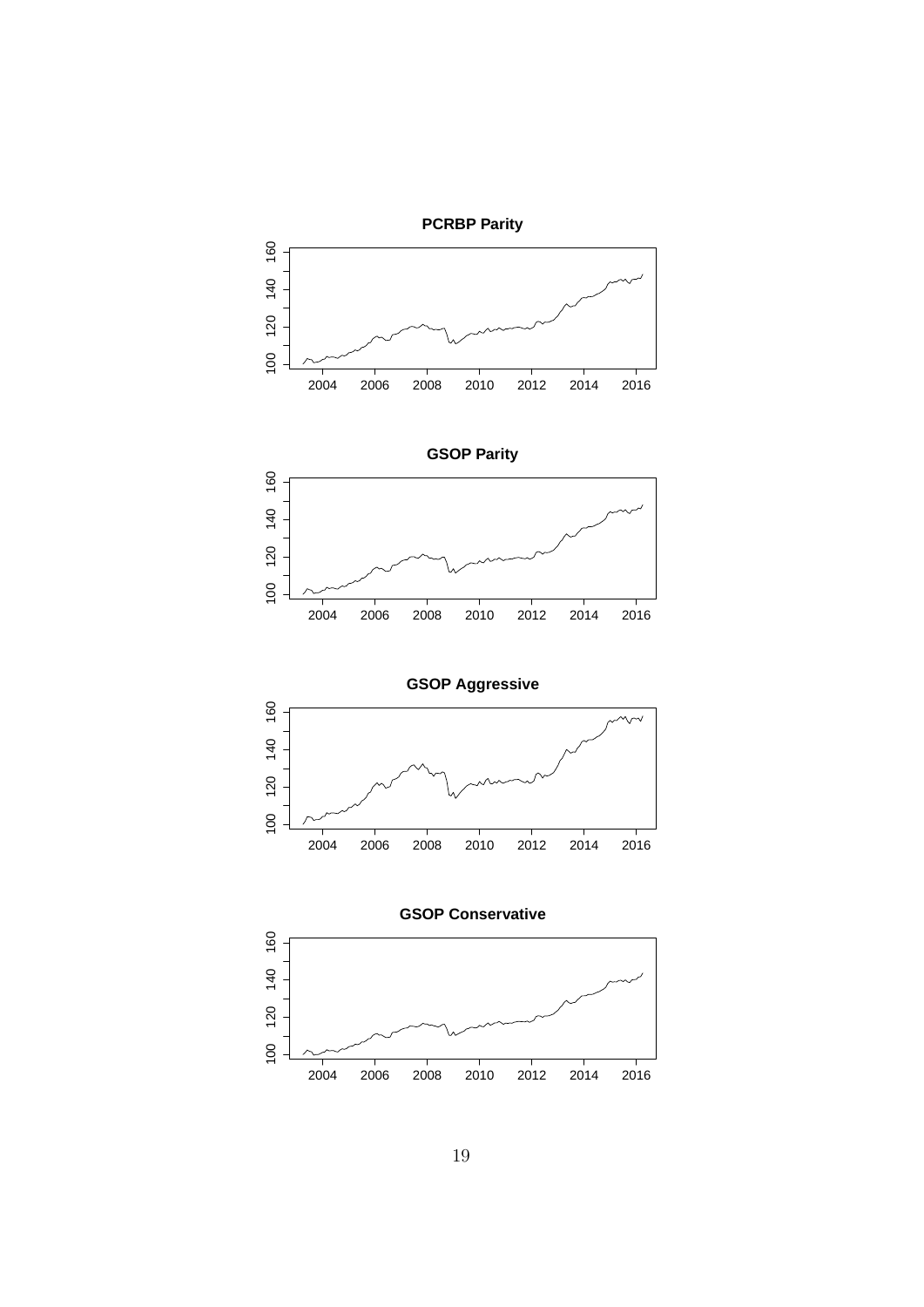| Indexes                | <b>EWP</b> | <b>RPP</b> | RBP Agg.  | RBP Con.  |
|------------------------|------------|------------|-----------|-----------|
| Return ann. $(\%)$     | 5.79       | 3.06       | 3.51      | 2.82      |
| Volatility ann. $(\%)$ | 10.55      | 2.82       | 3.69      | 2.42      |
| Return to Vol. Ratio   | 0.55       | 1.09       | 0.95      | 1.16      |
| <b>Skewness</b>        | $-0.95$    | $-1.09$    | $-1.23$   | $-0.92$   |
| Kurtosis               | 3.26       | 4.45       | 5.40      | 3.89      |
| Max                    | 7.47       | 2.73       | 3.16      | 2.49      |
| Min                    | $-14.63$   | $-4.03$    | $-5.61$   | $-3.15$   |
|                        |            |            |           |           |
| Indexes                | PCRBP Par. | GSOP Par.  | GSOP Agg. | GSOP Con. |
| Return ann. $(\%)$     | 3.08       | 3.07       | 3.59      | 2.83      |
| Volatility ann. $(\%)$ | 2.85       | 2.91       | 4.08      | 2.43      |
| Return to Vol. Ratio   | 1.08       | 1.05       | 0.88      | 1.16      |
| <b>Skewness</b>        | $-0.95$    | $-1.06$    | $-1.20$   | $-0.83$   |
| Kurtosis               | 3.61       | 4.44       | 4.80      | 3.29      |
| Max                    | 2.44       | 2.50       | 2.95      | 2.27      |

Table 2: Performance Indexes

## **References**

- [1] Meucci, A. (2009), "Managing Diversification", *Risk*, May 2009
- [2] Meucci, A., A. Santangelo, and R. Deguest (2015), "Risk Budgeting and Diversification Based on Optimized Uncorrelated Factors", *SSRN*, https://papers.ssrn.com/sol3/papers.cfm?abstract\_id=2276632
- [3] Roncalli, T. (2013), "Introduction to Risk Parity and Budgeting", *Chap-*